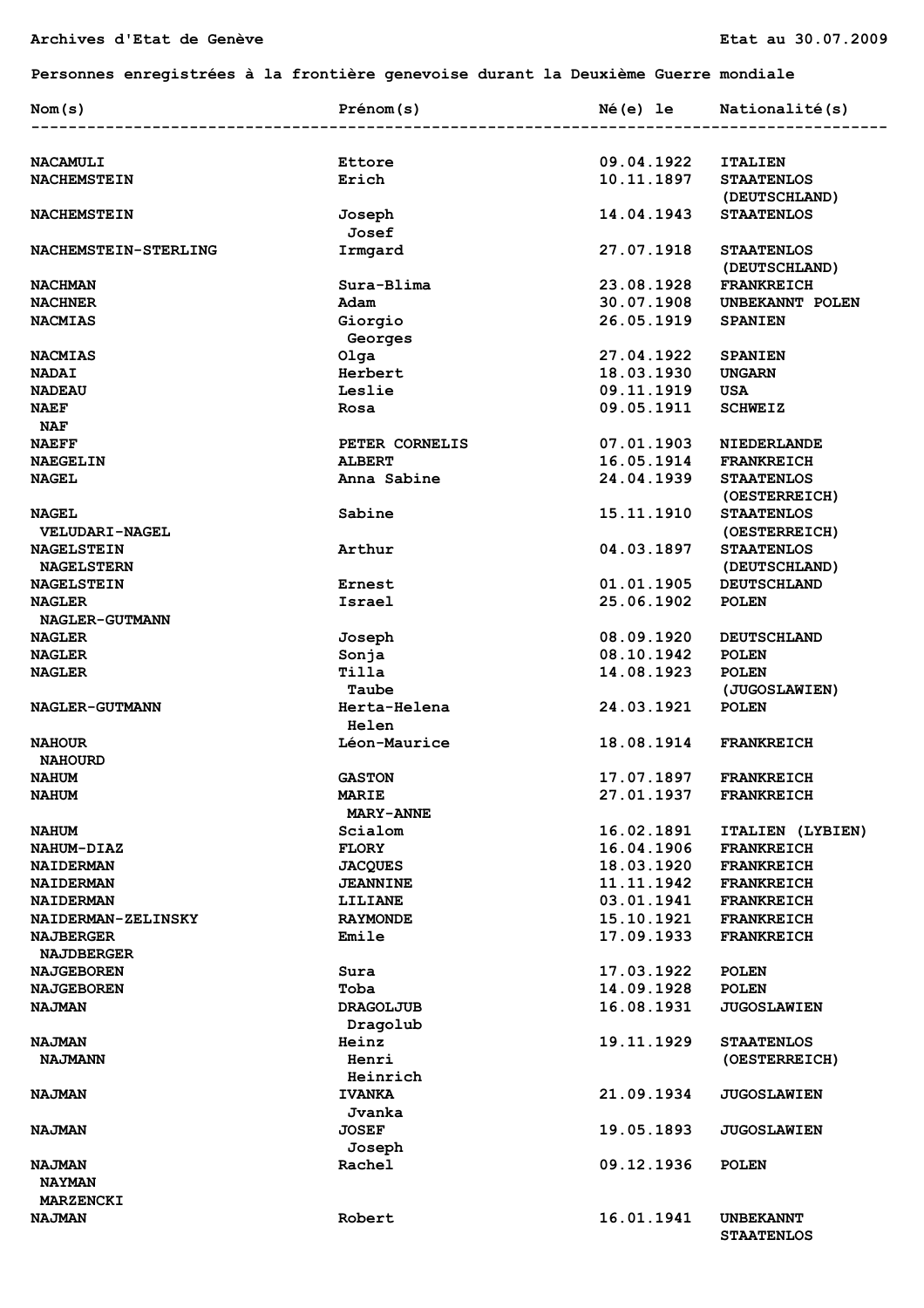| <b>NAJMAN</b>               | Rose                  | 13.01.1912 | <b>UNBEKANNT</b><br><b>STAATENLOS</b> |
|-----------------------------|-----------------------|------------|---------------------------------------|
| <b>NAJMAN-MARZENCKI</b>     | Esther                | 21.04.1909 | <b>POLEN</b>                          |
| <b>NEYMAN-MARZENSKI</b>     | Estera                |            |                                       |
| <b>NAYMANN-MARZENCHI</b>    |                       |            |                                       |
| NAJMAN-NAUMOVITCH           | <b>JULIA</b>          | 13.10.1904 | <b>JUGOSLAWIEN</b>                    |
| <b>NALEPA</b>               | Joseph                | 13.02.1902 | <b>POLEN</b>                          |
|                             | Jozef                 |            |                                       |
| <b>NALLET</b>               | André                 | 25.02.1925 | <b>FRANKREICH</b>                     |
| <b>MALLET</b>               |                       |            |                                       |
| <b>NALY</b>                 | Louis André           | 02.02.1925 | <b>FRANKREICH</b>                     |
| <b>NAMENWIRT</b>            | Elisabeth             | 16.12.1931 | <b>BELGIEN</b>                        |
| <b>NAMENWIRTH</b>           |                       |            |                                       |
| NAMENWIRT                   | Frieda                | 02.01.1928 |                                       |
|                             |                       |            | <b>BELGIEN</b>                        |
| <b>NAMENWIRTH</b>           | <b>Hélène</b>         | 20.09.1926 |                                       |
| <b>NAMENWIRT</b>            |                       |            | <b>BELGIEN</b>                        |
| <b>NAMENWIRTH</b>           |                       |            |                                       |
| NAMENWIRT                   | <b>JAKOB</b>          | 27.05.1931 | <b>BELGIEN</b>                        |
| <b>NAMENWIRTH</b>           | Jacques               |            |                                       |
| <b>NAMENWIRT</b>            | Sophie                | 08.08.1929 | <b>BELGIEN</b>                        |
| <b>NAMENWIRTH</b>           |                       |            |                                       |
| <b>NANCOZ</b>               | Blanche Camille       | 03.04.1926 | <b>SCHWEIZ</b>                        |
| <b>NANCOZ</b>               | Marcel                | 30.10.1902 | <b>SCHWEIZ</b>                        |
| <b>NANGERONI</b>            | Karl                  | 24.06.1922 | <b>USA</b>                            |
| <b>NANGERONI</b>            | Ludwig-Paul           | 12.11.1918 | <b>USA</b>                            |
| <b>NANJOD</b>               | Emile Marius          | 13.02.1914 | <b>FRANKREICH</b>                     |
| <b>NANJOUD</b>              | Albert                | 27.08.1922 | <b>FRANKREICH</b>                     |
| <b>NANTERNE</b>             | Lucien                | 21.03.1921 | <b>FRANKREICH</b>                     |
| <b>NANTERME</b>             |                       |            |                                       |
| <b>NANZER</b>               | Annunziata            | 01.02.1912 | <b>ITALIEN</b>                        |
| <b>NANZER</b>               | Benedetto             | 28.10.1910 | <b>ITALIEN</b>                        |
| <b>NANZER</b>               | Fernando<br>Fernand   | 01.03.1942 | <b>ITALIEN</b>                        |
|                             | Joséphine Helvetia    | 05.02.1945 |                                       |
| <b>NANZER</b>               | <b>FRANCISZEK</b>     | 01.06.1927 | <b>ITALIEN</b>                        |
| <b>NAPIERALA</b>            | <b>FRANZ</b>          |            | <b>POLEN</b>                          |
| NAPOLITANO ALIAS GHINGHELLI | Antoine alias Camillo | 23.06.1893 | <b>ITALIEN</b>                        |
|                             | Antonio               |            |                                       |
| <b>NAPRUSZEWSKI</b>         | Severin               | 12.12.1925 | <b>POLEN</b>                          |
|                             | Seweryn               |            |                                       |
| <b>NARANCIC</b>             | Spore                 | 15.10.1904 | <b>JUGOSLAWIEN</b>                    |
|                             | Spiro                 |            | (ITALIEN)                             |
| <b>NARDEAU</b>              | André                 | 22.03.1922 | <b>FRANKREICH</b>                     |
| <b>NARODETZKI</b>           | <b>Boris</b>          | 20.03.1923 | <b>FRANKREICH</b>                     |
| <b>NARODETZKY</b>           | Elise Fanny Lina      | 16.11.1944 | <b>SOWJETUNION</b>                    |
| NARODETZKY DIT NORRIS       | Marc                  | 26.02.1918 | <b>SOWJETUNION</b>                    |
|                             | Frieda                | 21.09.1922 |                                       |
| NARODETZKY DIT NORRIS, NEE  |                       |            | <b>SOWJETUNION</b>                    |
| <b>STEIN</b>                | Freda                 | 03.04.1914 |                                       |
| <b>NAROZNY</b>              | Alexandre             |            | <b>POLEN</b>                          |
|                             | Aleksander            |            |                                       |
| <b>NAROZNY</b>              | Machal                | 15.09.1895 | <b>POLEN</b>                          |
| <b>NAROZNY</b>              | Michael               | 01.01.1893 | <b>POLEN</b>                          |
| NARVAIZA ITOURBOUALA        | Esteban               | 21.11.1912 | <b>SPANIEN</b>                        |
| <b>NASISI</b>               | Vicenzo               | 14.03.1925 | <b>ITALIEN</b>                        |
| <b>NASKRET</b>              | Aleksy                | 01.01.1911 | POLEN                                 |
| <b>NATALI</b>               | Alide                 | 22.06.1944 | <b>ITALIEN</b>                        |
|                             | Alida                 |            |                                       |
| <b>NATALI</b>               | Franca                | 10.04.1942 | <b>ITALIEN</b>                        |
| <b>NATALI</b>               | Ugo                   | 29.09.1912 | <b>ITALIEN</b>                        |
|                             | Hugo                  |            |                                       |
| NATALI-MAZZELLA             | Rosa                  | 20.06.1915 | <b>ITALIEN</b>                        |
| <b>NATAN</b>                | Leon                  | 08.12.1894 | <b>STAATENLOS</b>                     |
|                             |                       |            | (OESTERREICH)                         |
| <b>NATAN</b>                | Süssel                | 16.05.1893 | <b>STAATENLOS</b>                     |
|                             |                       |            | (OESTERREICH)                         |
| <b>NATAN</b>                | Thomas                | 29.12.1934 | <b>POLEN</b>                          |
| <b>NATHAN</b>               | Anita                 | 18.01.1942 | <b>FRANKREICH</b>                     |
| <b>NATHAN</b>               | <b>ERICH ERNST</b>    | 01.04.1905 | <b>STAATENLOS</b>                     |
| <b>NATHAN</b>               | GILBERT JULES         | 16.09.1919 | <b>FRANKREICH</b>                     |
|                             |                       |            |                                       |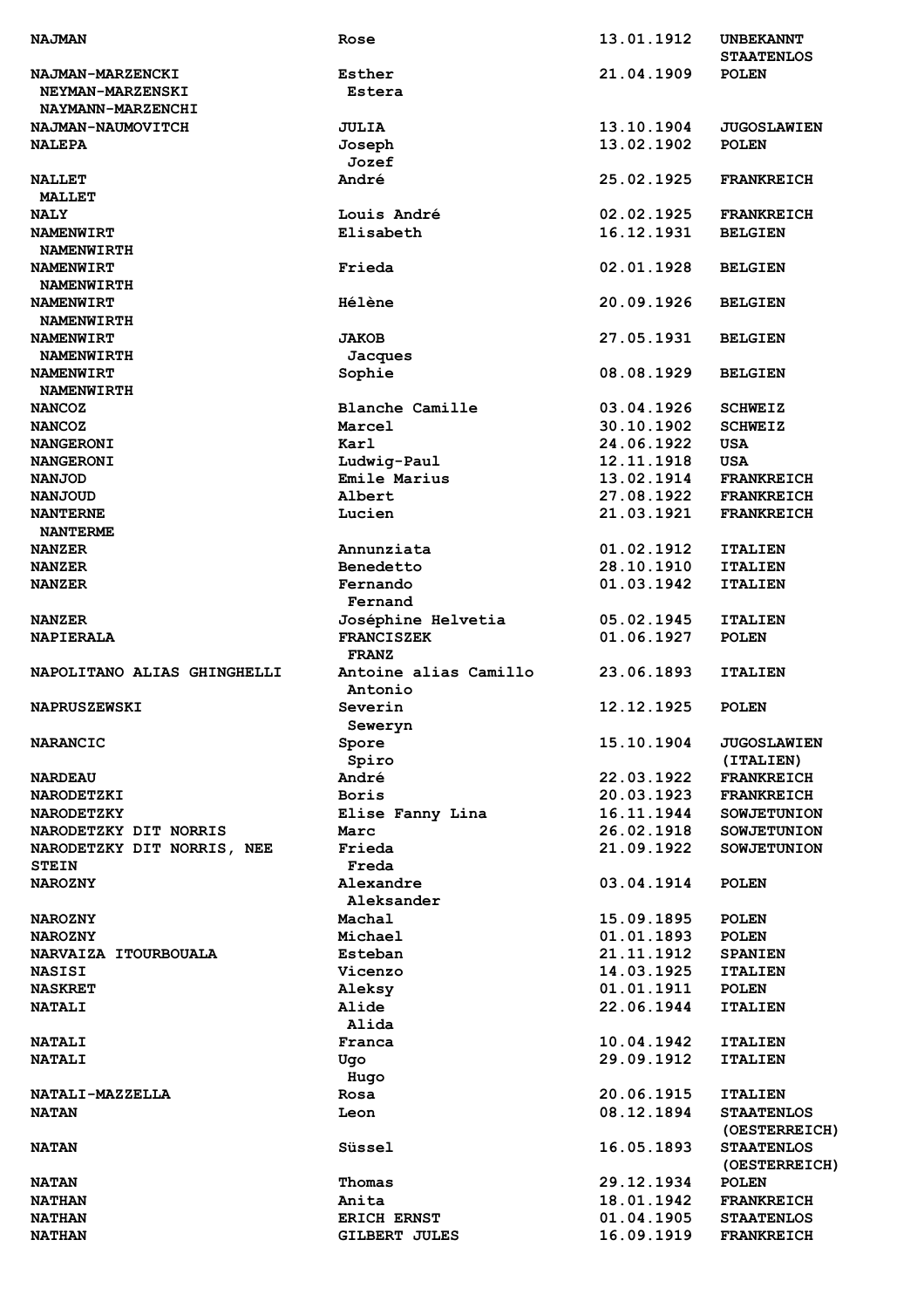| <b>NATHAN</b>                        | Michelle-Claude<br>Michèle-Claude | 29.09.1940 | <b>FRANKREICH</b>                        |
|--------------------------------------|-----------------------------------|------------|------------------------------------------|
| <b>NATHAN</b>                        | <b>PATRICK-CLAUDE</b>             | 13.03.1944 | <b>FRANKREICH</b>                        |
| <b>NATHAN-ADELSKY</b>                | Suzanne<br>Rachel-Suzanne         | 08.08.1910 | <b>FRANKREICH</b>                        |
| <b>NATHAN-LEVY</b><br><b>LEVY</b>    | Frida                             | 25.04.1913 | <b>NIEDERLANDE</b>                       |
| <b>NATHAN-LEVY</b>                   | Rolf                              | 21.01.1909 | <b>NIEDERLANDE</b>                       |
| NATHAN-PARIENTY                      | Lucienne                          | 23.02.1918 | <b>FRANKREICH</b>                        |
| NATHAN-ROSSELLI                      | Clelia                            | 10.10.1862 | <b>ITALIEN</b><br>(GROSSBRITANNIEN)      |
| <b>NATHAN-WINKLER</b>                | Rose<br>Rosine                    | 02.11.1919 | <b>SCHWEIZ</b>                           |
| <b>NATHANS</b><br>WEINHAUSEN-NATHANS | Marianne                          | 01.05.1915 | <b>NIEDERLANDE</b>                       |
| <b>NATHANS</b>                       | Nathan<br>Nico                    | 08.04.1912 | <b>NIEDERLANDE</b>                       |
| NATHANS-OPPENHEIM                    | <b>AALTJE</b>                     | 17.04.1920 | <b>NIEDERLANDE</b>                       |
| NATHANS-OPPENHEIM                    | Abraham                           | 28.03.1910 | <b>NIEDERLANDE</b>                       |
| <b>NATHANSOHN</b>                    | <b>ERNA</b>                       | 25.01.1939 | STAATENLOS (POLEN)                       |
| <b>NATHANSOHN</b>                    | <b>MENDEL</b>                     | 10.12.1906 | STAATENLOS (POLEN)                       |
| <b>NATHANSOHN</b>                    | Willy                             | 26.07.1945 | STAATENLOS (POLEN)                       |
|                                      | HELENE REGINA                     | 27.08.1914 |                                          |
| <b>NATHANSOHN-FLAKS</b>              |                                   |            | STAATENLOS (POLEN)                       |
| <b>NATHANSON</b>                     | Leslie                            | 28.05.1915 | <b>ENGLAND</b>                           |
| <b>NATLACEN</b>                      | Marc<br>Marko                     | 22.10.1921 | <b>JUGOSLAWIEN</b>                       |
| <b>NATT</b>                          | Georges<br>Georg                  | 17.12.1897 | <b>FRANKREICH</b>                        |
| <b>NAUBER</b>                        | Henri                             | 19.12.1909 | <b>DEUTSCHLAND</b>                       |
| <b>NAUMANN</b>                       | Erik                              | 27.07.1921 | <b>NORWEGEN</b>                          |
| <b>NAUMBERG</b>                      | <b>Hélène</b>                     | 17.05.1931 | POLEN FRANKREICH                         |
| <b>NAUMBERG</b>                      | Judka<br>Joseph                   | 20.01.1898 | <b>POLEN</b>                             |
| <b>NAUMBERG</b>                      | Léon                              | 17.06.1905 | STAATENLOS (POLEN)                       |
| <b>NAUMBERG</b>                      | Yvonne                            | 25.11.1934 | POLEN FRANKREICH                         |
| NAUMBERG-ROSENZWEIG                  | Regina                            | 26.06.1907 | <b>POLEN</b>                             |
| <b>NAUROY</b>                        | Monique                           | 25.12.1933 | <b>FRANKREICH</b>                        |
| <b>NAUROY</b>                        | <b>ROGER</b>                      | 25.10.1932 | <b>FRANKREICH</b>                        |
| <b>NAUTET</b>                        | Jean                              | 01.01.1922 | <b>FRANKREICH</b>                        |
| <b>NAVA</b>                          | Armando                           | 11.10.1914 | <b>ITALIEN</b>                           |
| <b>NAWA</b>                          |                                   |            |                                          |
| <b>NAVARRO</b>                       | <b>CLAUDE</b>                     | 30.06.1934 | <b>GRIECHENLAND</b><br><b>FRANKREICH</b> |
| <b>NAVARRO</b>                       | <b>FRANCE</b>                     | 04.02.1939 | <b>GRIECHENLAND</b><br><b>FRANKREICH</b> |
| <b>NAVARRO</b>                       | <b>JOSEPH</b>                     | 15.08.1896 | <b>GRIECHENLAND</b>                      |
| <b>NAVARRO</b>                       | MICHELE                           | 26.09.1937 | <b>GRIECHENLAND</b><br><b>FRANKREICH</b> |
| <b>NAVARRO LUQUE</b>                 | Salvador                          | 18.06.1905 | <b>SPANIEN</b>                           |
| <b>NAVAS</b>                         | José                              | 15.06.1924 | <b>SPANIEN</b>                           |
| <b>NAVILLE</b>                       | Louis<br>LUDWIG                   | 29.09.1922 | <b>FRANKREICH</b>                        |
| <b>NAVILLE</b>                       | Louisette                         | 21.01.1920 | <b>FRANKREICH</b>                        |
| NAWROCKI                             | Franciszek                        | 26.03.1909 | <b>POLEN</b>                             |
| <b>NAYENER</b>                       | Robert                            | 20.06.1940 | <b>FRANKREICH</b><br>(ITALIEN)           |
| <b>NAYENER-SOTGIA</b>                | Madeleine                         | 18.09.1917 | <b>FRANKREICH</b>                        |
| <b>NAHENER</b>                       |                                   |            |                                          |
| <b>NAYGEBOREN</b>                    | Joseph                            | 09.05.1913 | <b>POLEN</b>                             |
| NAZ                                  | <b>MAXIME ADRIEN</b>              | 21.12.1922 | <b>FRANKREICH</b>                        |
| <b>NAZZAROLI</b>                     | Denise<br>Josianne                | 31.10.1941 | <b>ITALIEN</b>                           |
| <b>NAZZAROLI</b>                     | Francis                           | 09.10.1911 | <b>ITALIEN</b>                           |
| <b>MAZZAROLI</b>                     | Francesco-Antonio<br>Franz        |            |                                          |
| NAZZAROLI-CALDI                      | Marie                             | 19.10.1910 | <b>ITALIEN</b>                           |
|                                      | Maria                             |            |                                          |
| <b>NEAL</b>                          | <b>VIRGIL</b><br>Virgile          | 25.09.1868 | USA                                      |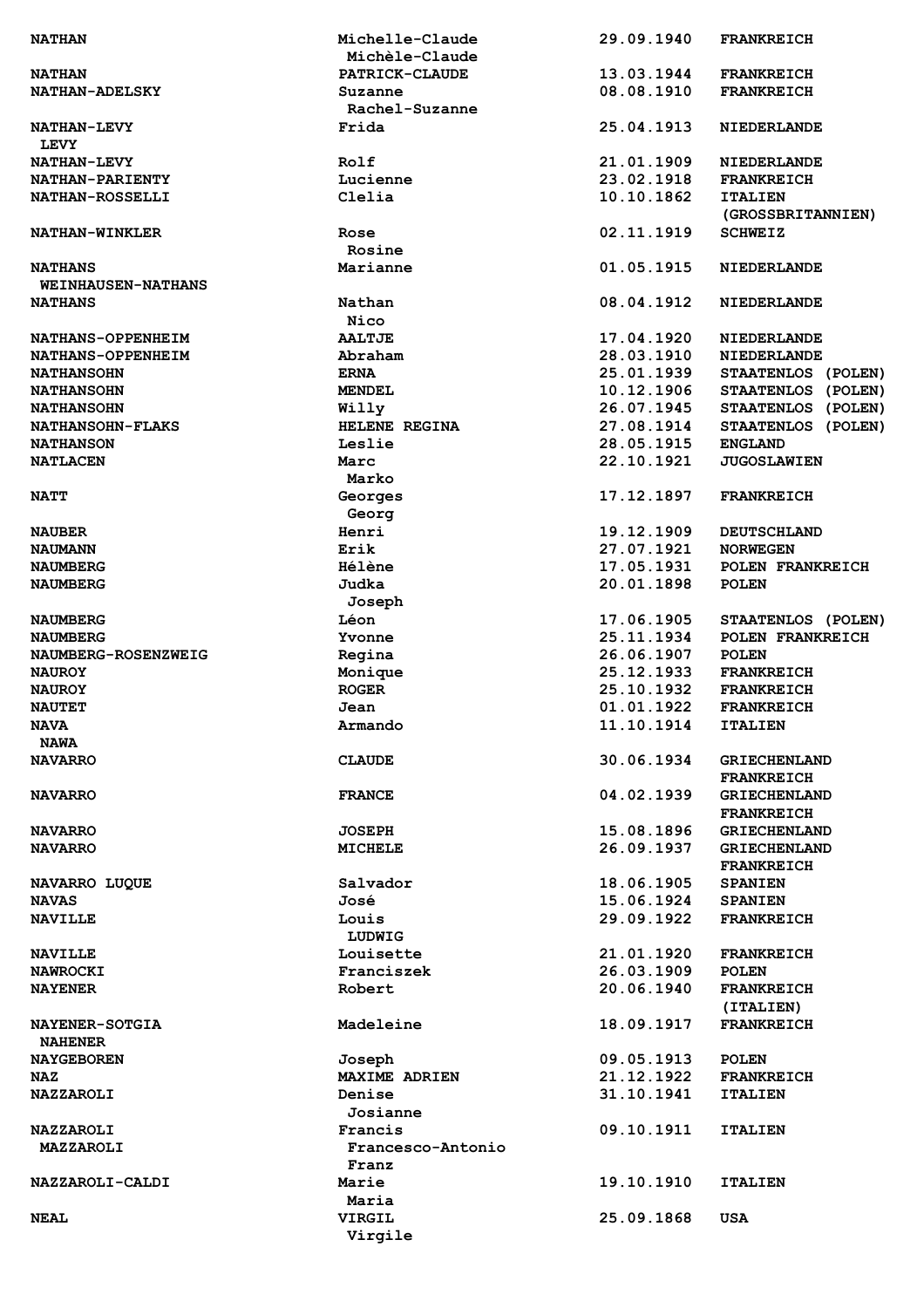| <b>NEAL-BODIER</b>    | <b>RENEE</b>        | 14.06.1907 | <b>USA FRANKREICH</b>   |
|-----------------------|---------------------|------------|-------------------------|
| <b>NEAVE</b>          | Airey Sheffield     | 23.01.1916 | <b>GROSSBRITANNIEN</b>  |
| <b>NEBENZAHL</b>      | <b>ALEXANDER</b>    | 28.02.1916 | <b>UNGARN</b>           |
| NEBENZAHL-FINDER      | <b>HELGA</b>        | 02.08.1921 | <b>UNGARN</b>           |
|                       |                     |            | (STAATENLOS)            |
| <b>NEBULLE</b>        | <b>ROBERT</b>       | 14.06.1908 | <b>FRANKREICH</b>       |
|                       | Charles-Robert      |            |                         |
| <b>NEGRE</b>          | Bonaventure         | 15.10.1944 | FRANKREICH SPANIEN      |
|                       | Marie               |            |                         |
| <b>NEGRE</b>          | Pierre-Michel       | 24.10.1938 | FRANKREICH SPANIEN      |
|                       | <b>PETER</b>        |            |                         |
| NEGRE NEE LLABRES     | Anna                | 20.06.1904 | <b>SPANIEN</b>          |
| NEGRETTI              | Luigi               | 10.08.1925 | <b>ITALIEN</b>          |
|                       | Louis               |            |                         |
|                       |                     |            |                         |
|                       | Ludwig              |            |                         |
| <b>NEGRI</b>          | Carlo               | 03.08.1908 | <b>ITALIEN</b>          |
|                       | Karl                |            |                         |
| <b>NEGRI</b>          | Domenica            | 02.07.1908 | <b>ITALIEN</b>          |
| <b>NEGRI</b>          | Maria               | 04.05.1929 | <b>ITALIEN</b>          |
|                       | Marie               |            |                         |
| <b>NEGRI</b>          | Paolo               | 13.11.1904 | <b>ITALIEN</b>          |
|                       | Paul                |            |                         |
| <b>NEGRI</b>          | Rosa                | 14.02.1891 | <b>ITALIEN</b>          |
| <b>NEGRO</b>          |                     |            |                         |
| <b>NEGRINI</b>        | Vincenzo            | 01.01.1910 |                         |
| <b>NEHRING</b>        | Helga               | 13.04.1917 | <b>DEUTSCHLAND</b>      |
| <b>NEIDHART</b>       | Werner              | 23.12.1923 | <b>SCHWEIZ</b>          |
| <b>NEIGER</b>         | Charles             | 22.02.1933 | <b>POLEN</b>            |
| <b>NEIGER</b>         | <b>JOHANNA</b>      | 29.08.1937 | <b>FRANKREICH</b>       |
|                       | Jeanne              |            |                         |
| <b>NEIGER</b>         | Léa                 | 22.09.1922 | <b>POLEN</b>            |
| <b>NEIGER</b>         | Marcel              | 01.06.1927 | <b>POLEN</b>            |
| <b>NEIMAN</b>         | Piotr               | 27.06.1907 | <b>POLEN</b>            |
| <b>NEIMANN</b>        |                     |            |                         |
| <b>NEIMARI</b>        | Fernand Parsius     | 02.04.1898 | <b>FRANKREICH</b>       |
|                       |                     |            |                         |
| <b>NEITHOEFER</b>     | Karl                | 28.03.1920 | <b>DEUTSCHLAND</b>      |
| <b>NEITHOFER</b>      |                     |            |                         |
| <b>NEJAVITS</b>       | André               | 01.10.1917 | <b>UNGARN</b>           |
| <b>NEKETJUK</b>       | Maria               | 01.05.1924 | <b>RUSSLAND</b>         |
| NIKIDIUK              |                     |            | <b>SOWJETUNION</b>      |
| <b>NELKEN</b>         | Robert              | 30.10.1893 | <b>OESTERREICH</b>      |
|                       |                     |            | (RUMANIEN)              |
| <b>NELLE</b>          | William             | 17.05.1922 | USA                     |
| <b>NELSON</b>         | John                | 06.04.1900 | <b>SCHWEIZ</b>          |
| <b>NELSON</b>         | OTTO EMIL           | 28.03.1908 | <b>STAATENLOS</b>       |
|                       | Otto-Emile          |            | (DEUTSCHLAND)           |
| <b>NELSON-KOHN</b>    | <b>MARGUERITE</b>   | 07.01.1906 | <b>STAATENLOS</b>       |
|                       |                     |            | (DEUTSCHLAND)           |
| <b>NEMANOFF</b>       | <b>LEON</b>         | 12.04.1872 | <b>SOWJETUNION</b>      |
|                       |                     |            | (RUSSLAND)              |
| NEMANOFF-ROSENFELD    | SARAH ALEXANDRA     | 20.03.1891 | <b>FRANKREICH</b>       |
| <b>NEMEJANSKI</b>     | Bernard-Jacques     | 01.06.1937 | <b>FRANKREICH</b>       |
|                       | Bernhard Jakob      |            |                         |
| <b>NEMEJANSKI</b>     | Claudine            | 03.07.1939 | <b>FRANKREICH</b>       |
| <b>NEMEJANSKI</b>     | Max                 | 04.11.1911 | <b>FRANKREICH</b>       |
| NEMEJANSKI-FREUNDLICH | Amélie              | 03.08.1912 | <b>FRANKREICH</b>       |
|                       |                     | 24.12.1941 |                         |
| <b>NEMES</b>          | Ursula              |            | UNGARN                  |
| <b>NEMES</b>          | Vincent             | 17.09.1912 | <b>UNGARN</b>           |
| NEMES-VON BEZZEVICZY  | Editha              | 15.12.1916 | UNGARN                  |
|                       | Edith               |            | (DEUTSCHLAND)           |
| <b>NEMHAUSER</b>      | Walter              | 05.02.1905 | <b>OESTERREICH</b>      |
|                       |                     |            | <b>TSCHECHOSLOWAKEI</b> |
| NEMHAUSER-NAMER       | Helena              | 08.01.1905 | <b>OESTERREICH</b>      |
|                       | <b>Hélène</b>       |            | (TSCHECHOSLOWAKEI)      |
| <b>NEOUSSIKHIN</b>    | Eliane              | 31.08.1934 | <b>FRANKREICH</b>       |
| <b>NEPLAZ</b>         | Hippolyte           | 12.01.1918 | <b>FRANKREICH</b>       |
| <b>NEPPER</b>         | Jean-Georges Lucien | 03.12.1922 | <b>FRANKREICH</b>       |
|                       | <b>JOHANN</b>       |            |                         |
| <b>NEPPER</b>         | PAULETTE AUGUSTINE  | 24.10.1925 | <b>FRANKREICH</b>       |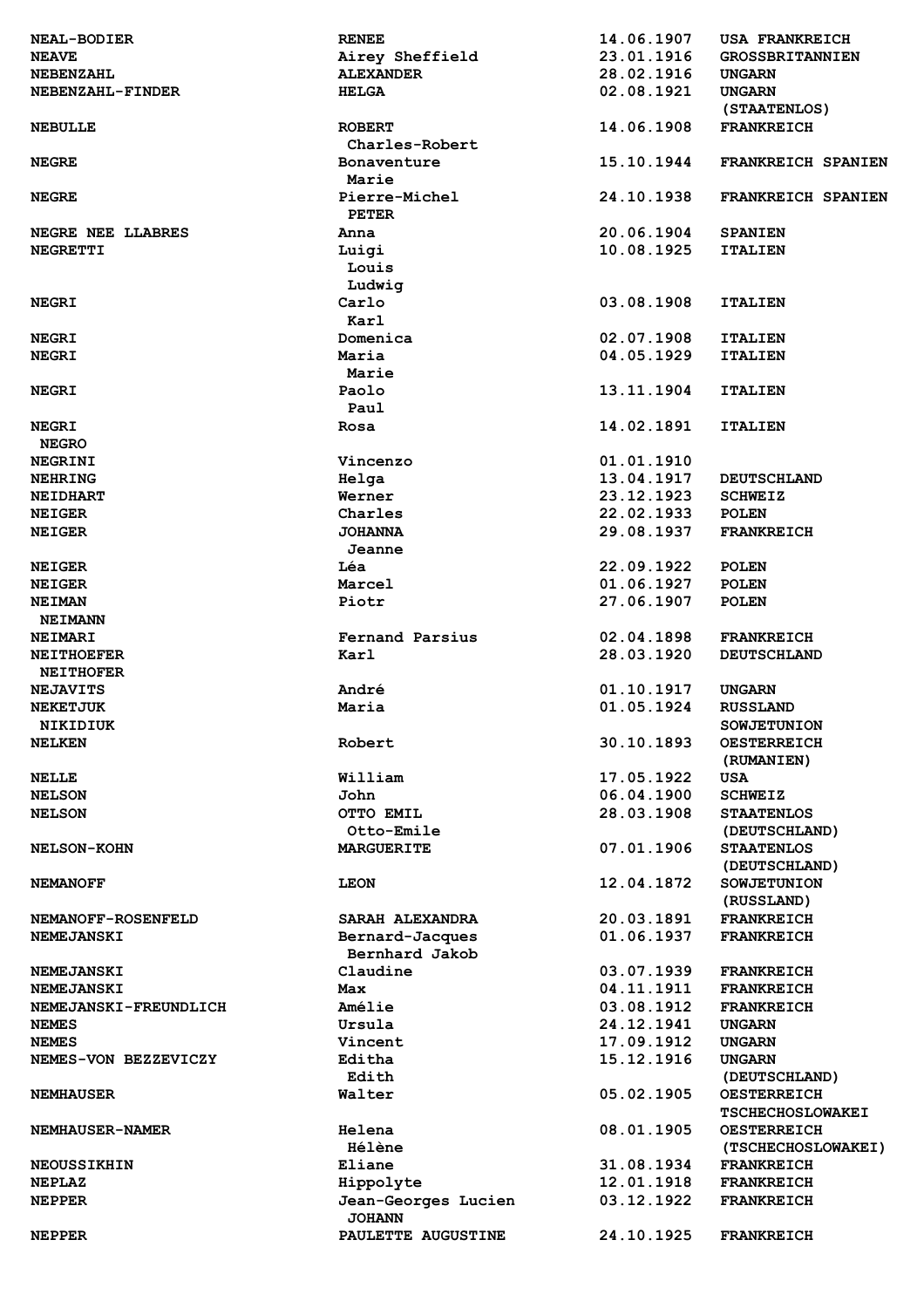| <b>NERI</b>                 | Battista          | 05.02.1905 | <b>ITALIEN</b>                     |
|-----------------------------|-------------------|------------|------------------------------------|
| <b>NERI</b>                 | Gino              | 23.02.1922 | <b>ITALIEN</b>                     |
| <b>NERI</b>                 | Giuseppina        | 15.11.1916 | <b>ITALIEN</b>                     |
| <b>NERSON</b>               | <b>DANIELE</b>    | 25.08.1941 | <b>FRANKREICH</b>                  |
|                             | Danielle          |            |                                    |
| <b>NERSON</b>               | Jacques Henri     | 13.11.1943 | <b>FRANKREICH</b>                  |
| <b>NERSON</b>               | <b>MICHEL</b>     | 19.11.1939 | <b>FRANKREICH</b>                  |
|                             | <b>ROBERT</b>     | 28.04.1910 |                                    |
| <b>NERSON</b>               |                   |            | <b>FRANKREICH</b>                  |
| <b>NERSON-REIN</b>          | <b>YVONNE</b>     | 24.08.1911 | <b>FRANKREICH</b>                  |
| <b>NESIC</b>                | Vojislav          | 28.08.1920 | <b>JUGOSLAWIEN</b>                 |
|                             | Moislaw           |            |                                    |
| <b>NESSELROTH</b>           | Pierre            | 01.03.1937 | <b>STAATENLOS</b>                  |
| <b>NESELROT</b>             |                   |            | (DEUTSCHLAND)                      |
| <b>NESSELROT</b>            |                   |            |                                    |
| <b>NESTI</b>                | Dino              | 04.07.1915 | <b>ITALIEN</b>                     |
| <b>NETER</b>                | Maurice           | 28.02.1905 | <b>NIEDERLANDE</b>                 |
| <b>NETER</b>                | Robert            | 26.06.1939 | <b>NIEDERLANDE</b>                 |
| NETER-STAD                  | Bendix-Helena     | 04.08.1907 | <b>NIEDERLANDE</b>                 |
| <b>NETHE</b>                | Ludwig            | 12.11.1890 | <b>STAATENLOS</b>                  |
|                             | Louis             |            | (DEUTSCHLAND)                      |
| <b>NETT</b>                 | Douch             | 05.01.1929 | <b>POLEN</b>                       |
| <b>NETT</b>                 | Joseph            | 24.11.1927 | <b>POLEN</b>                       |
| <b>NETTER</b>               | <b>ALBERT</b>     | 25.12.1870 | <b>FRANKREICH</b>                  |
| <b>NETTER</b>               | <b>ANDRE</b>      | 18.07.1902 | <b>FRANKREICH</b>                  |
| <b>NETTER</b>               | Jeanine           | 10.09.1929 | <b>FRANKREICH</b>                  |
| <b>NETTER</b>               | Léon-Emmanuel     | 24.10.1897 | <b>FRANKREICH</b>                  |
| NETTER-LEVY                 |                   |            |                                    |
| <b>NETTER</b>               | Simone            | 07.03.1932 | <b>FRANKREICH</b>                  |
| <b>NETTER-LEVAL</b>         | Germaine          | 03.03.1888 | <b>FRANKREICH</b>                  |
|                             |                   |            |                                    |
|                             |                   |            | (SCHWEIZ)                          |
| <b>NETTER-LEVY</b>          | Marcelle-Jeanne   | 10.02.1900 | <b>FRANKREICH</b>                  |
| NETTER-WIXLER               | <b>ANOINETTE</b>  | 03.12.1905 | <b>FRANKREICH</b>                  |
|                             | Antoinette        |            |                                    |
| <b>NETTRE</b>               | Francine          | 02.04.1937 | <b>FRANKREICH</b>                  |
| <b>NETTRE</b>               | Philippe          | 25.04.1939 | <b>FRANKREICH</b>                  |
| <b>NEU</b>                  | <b>EMIL</b>       | 19.11.1874 | <b>FRANKREICH</b>                  |
|                             | Emile             |            | (DEUTSCHLAND)                      |
| <b>NEU-WOLF</b>             | <b>CLEMENTINE</b> | 24.02.1886 | <b>FRANKREICH</b>                  |
|                             |                   |            | (DEUTSCHLAND)                      |
| <b>NEUBACH</b>              | <b>ERNST</b>      | 03.01.1900 | <b>STAATENLOS</b>                  |
|                             | <b>Ernest</b>     |            | (OESTERREICH)                      |
| <b>NEUBAUER</b>             | Alexander         | 15.04.1891 | <b>TSCHECHOSLOWAKEI</b>            |
|                             | Alexandre         |            |                                    |
| <b>NEUBAUER-WEISS</b>       | Janka             | 26.01.1897 | <b>TSCHECHOSLOWAKEI</b>            |
| <b>NEUBERG</b>              | Israël            | 19.03.1905 | FRANKREICH POLEN                   |
| NEUBURGER, DIT BRISSAC      | Jacques Henri     | 13.09.1942 | <b>FRANKREICH</b>                  |
| NEUBURGER-BLUM, DIT BRISSAC | Raymonde-Emilie   | 26.12.1913 | <b>FRANKREICH</b>                  |
| <b>NEUENSCHWANDER</b>       | Alfred            | 13.08.1898 | <b>SCHWEIZ</b>                     |
| <b>NEUENSCHWANDER</b>       | Alfred            | 05.09.1900 | <b>SCHWEIZ</b>                     |
|                             | Anna              | 08.03.1900 |                                    |
| <b>NEUENSCHWANDER</b>       | Elise             | 12.07.1901 | <b>SCHWEIZ</b>                     |
| <b>NEUENSCHWANDER</b>       |                   |            | <b>SCHWEIZ</b>                     |
| <b>NEUENSCHWANDER</b>       | Ernestine         | 19.11.1911 | <b>SCHWEIZ</b>                     |
| <b>NEUENSCHWANDER</b>       | Hans-Joachin      | 20.09.1929 | <b>SCHWEIZ</b>                     |
| <b>NEUENSCHWANDER</b>       | Heinz             | 01.04.1936 | <b>SCHWEIZ</b>                     |
| <b>NEUENSCHWANDER</b>       | Horst-Hans        | 21.12.1926 | <b>SCHWEIZ</b>                     |
| <b>NEUENSCHWANDER</b>       | Johann            | 18.03.1897 | <b>SCHWEIZ</b>                     |
| <b>NEUENSCHWANDER</b>       | Norbert-Hans      | 13.09.1943 | <b>SCHWEIZ</b>                     |
| <b>NEUFELD</b>              | Armand            | 08.06.1899 | <b>POLEN</b>                       |
| <b>NEUGROESCHL</b>          | Leo               | 24.04.1911 | <b>TSCHECHOSLOWAKEI</b>            |
| <b>NEUGROSCHL</b>           |                   |            |                                    |
| <b>NEUHAUS</b>              | <b>FERNAND</b>    | 24.03.1920 | <b>FRANKREICH</b>                  |
| <b>NEUHAUS</b>              | Raymonde          | 08.10.1929 | <b>POLEN</b>                       |
| NEUHOFF ALIAS SZYMANSKI     | Arthur            | 17.01.1914 | <b>DEUTSCHLAND</b>                 |
| <b>NEUKIRCHER</b>           | Annie-Pauline     | 23.12.1928 | <b>NIEDERLANDE</b>                 |
| <b>DAALDER-NEUKIRCHER</b>   | Anneke            |            |                                    |
| <b>NEUKIRCHER</b>           |                   | 17.02.1923 | <b>NIEDERLANDE</b>                 |
|                             |                   |            |                                    |
|                             | Ellen             |            |                                    |
| <b>NEUKIRCHER</b>           | Kurt              | 29.04.1884 | <b>STAATENLOS</b>                  |
| NEUKIRCHER-ALEXANDRE        | Erna              | 13.01.1886 | (DEUTSCHLAND)<br><b>STAATENLOS</b> |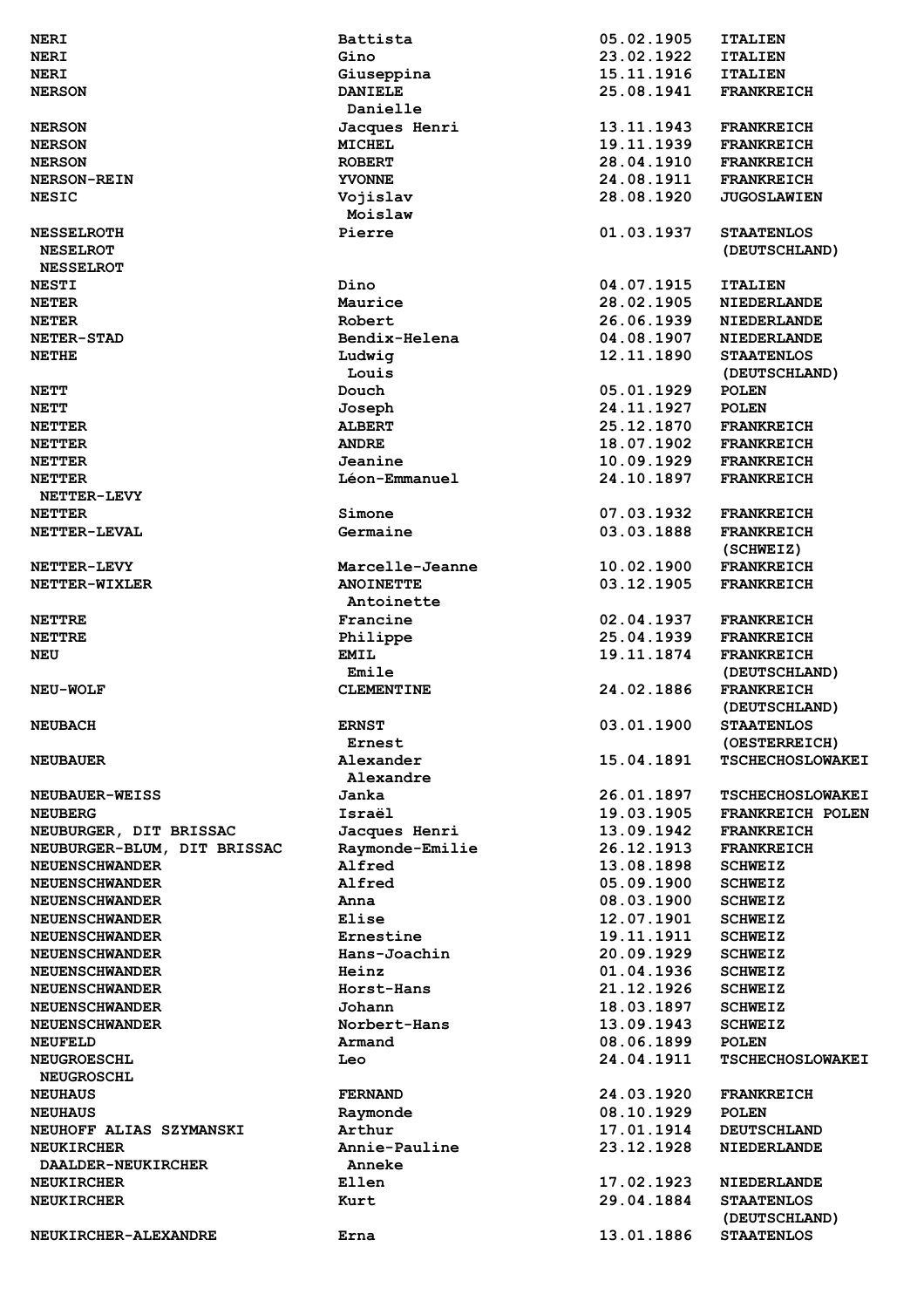|                         |                           |            | (DEUTSCHLAND)      |
|-------------------------|---------------------------|------------|--------------------|
| NEUKIRCHER-VAN DEN BERG | Rosa Elizabeth            | 29.05.1894 | <b>NIEDERLANDE</b> |
| <b>NEUMAN</b>           | David                     | 19.11.1934 | <b>RUMANIEN</b>    |
| <b>NEUMAN</b>           | Edith                     | 10.02.1943 | <b>RUMANIEN</b>    |
| <b>NEUMAN</b>           | <b>Hélène</b>             | 12.05.1932 | <b>RUMANIEN</b>    |
| <b>NEUMAN</b>           | Ida                       | 31.03.1930 | <b>RUMANIEN</b>    |
| <b>NEUMAN</b>           | Zelotes                   | 04.01.1941 | <b>RUMANIEN</b>    |
| <b>NEUMANN</b>          | <b>JEAN-GERARD</b>        | 02.07.1927 | <b>POLEN</b>       |
| <b>NEUMANN</b>          | Kresimir                  | 13.08.1921 | <b>JUGOSLAWIEN</b> |
| <b>NEUMANN</b>          | Ludwig                    | 24.04.1903 | <b>STAATENLOS</b>  |
|                         |                           |            | (DEUTSCHLAND)      |
| <b>NEUMANN</b>          | <b>MAYER</b>              | 06.04.1910 | <b>POLEN</b>       |
| <b>NEUMAN</b>           | Meier                     |            |                    |
|                         |                           |            |                    |
|                         | Majer<br>Rachmil          |            |                    |
| <b>NEUMANN</b>          |                           | 02.09.1905 | <b>RUMANIEN</b>    |
| <b>NEUMAN</b>           |                           |            |                    |
| <b>NEUMANN</b>          | <b>ROBERT</b>             | 17.09.1905 | <b>STAATENLOS</b>  |
|                         |                           |            | (OESTERREICH)      |
| <b>NEUMANN</b>          | Rudolf                    | 25.02.1920 | <b>OESTERREICH</b> |
| <b>NEUMANN</b>          | Selma                     | 07.07.1898 | <b>DEUTSCHLAND</b> |
|                         | Zelma                     |            |                    |
| <b>NEUMANN</b>          | Serge                     | 06.07.1943 | <b>POLEN</b>       |
| <b>NEUMANN</b>          | Stanislaw                 | 31.03.1913 | <b>POLEN</b>       |
| <b>NEUMANN</b>          | Symche                    | 06.08.1910 | <b>POLEN</b>       |
|                         | Simche                    |            |                    |
|                         | Syniche                   |            |                    |
| <b>NEUMANN-NUSSBAUM</b> | <b>NECHUME</b>            | 08.02.1928 | <b>POLEN</b>       |
|                         | <b>NECHAMA</b>            |            |                    |
| NEUMANN-SILBERSTEIN     | Marie                     | 07.04.1907 | <b>RUMANIEN</b>    |
| <b>NEUMAN</b>           |                           |            |                    |
| <b>NEUMANN-URBACH</b>   | <b>FANNY</b>              | 24.06.1916 | <b>STAATENLOS</b>  |
|                         |                           |            | (OESTERREICH)      |
| NEUMANN-VILZIG          | Rosa                      | 06.09.1904 | <b>POLEN</b>       |
| <b>NEURY</b>            | Alphonse                  | 04.03.1878 | <b>SCHWEIZ</b>     |
| <b>NEURY</b>            | <b>JOSEPH</b>             | 05.08.1918 | <b>FRANKREICH</b>  |
| <b>NEURY</b>            | <b>RAIMUND</b>            | 27.09.1922 | <b>FRANKREICH</b>  |
|                         | Raymond                   |            |                    |
| <b>NEUSCHUELER</b>      | <b>JOST</b>               | 30.01.1921 | <b>DEUTSCHLAND</b> |
| <b>NEUSCHULER</b>       |                           |            |                    |
|                         |                           |            |                    |
| <b>NEUTEL</b>           | <b>BERNHARD</b>           | 24.12.1926 | <b>BELGIEN</b>     |
|                         | Bernard                   |            |                    |
| <b>NEUTEL</b>           | <b>HENRY</b>              | 11.11.1890 | <b>BELGIEN</b>     |
|                         | <b>HENRYK</b>             |            |                    |
| <b>NEUTEL</b>           | LEA                       | 23.05.1933 | <b>BELGIEN</b>     |
| <b>NEUTEL</b>           | <b>NATHAN</b>             | 07.12.1931 | <b>BELGIEN</b>     |
| <b>NEUTEL-ROSENBAUM</b> | CHANA LAYA                | 20.08.1898 | <b>BELGIEN</b>     |
| <b>NEUVILLE</b>         | Inconnu                   |            | <b>UNBEKANNT</b>   |
| <b>NEUVILLE</b>         | Inconnu                   |            | <b>UNBEKANNT</b>   |
| <b>NEUVILLE</b>         | Inconnu                   |            | <b>UNBEKANNT</b>   |
| <b>NEUVILLE</b>         | Inconnu                   |            | <b>UNBEKANNT</b>   |
| <b>NEUVILLE</b>         | Inconnu                   |            | <b>UNBEKANNT</b>   |
| <b>NEUVILLE</b>         | Inconnu                   |            | <b>UNBEKANNT</b>   |
| <b>NEUVILLE</b>         | Inconnu                   |            | <b>UNBEKANNT</b>   |
| <b>NEUVILLE</b>         | Inconnu                   |            | <b>UNBEKANNT</b>   |
| <b>NEUVILLE</b>         | Inconnu                   |            | <b>UNBEKANNT</b>   |
| <b>NEUVILLE</b>         | Inconnu                   |            | <b>UNBEKANNT</b>   |
| <b>NEUVILLE</b>         | Inconnu                   |            | <b>UNBEKANNT</b>   |
| <b>NEUVILLE</b>         | Inconnu                   |            | <b>UNBEKANNT</b>   |
| NEUVILLE-DEMIERRE       | GERMAINE BERTHE CHARLOTTE | 15.03.1907 | <b>FRANKREICH</b>  |
| <b>NEUWEILLER</b>       | Erwin                     | 13.03.1918 | <b>SCHWEIZ</b>     |
| <b>NEWTON</b>           | Roland                    | 01.01.1919 | <b>ENGLAND</b>     |
| NEY                     | <b>COLETTE</b>            | 24.09.1934 | <b>FRANKREICH</b>  |
|                         |                           | 31.10.1908 | <b>FRANKREICH</b>  |
| NEY<br>NEY              | HUBERT ERNEST<br>HUGUETTE | 27.10.1935 | <b>FRANKREICH</b>  |
|                         |                           |            |                    |
| <b>NEY-SIMON</b>        | HELENE MADELEINE AUGUSTA  | 21.07.1914 | <b>FRANKREICH</b>  |
| <b>NEYMAN</b>           | Israël                    | 02.04.1927 | <b>POLEN</b>       |
| <b>NEJMAN</b>           |                           |            |                    |
| <b>NEYRET</b>           | René                      | 09.08.1918 | <b>SCHWEIZ</b>     |
| <b>NIAULD</b>           | Robert                    | 01.01.1903 | <b>SCHWEIZ</b>     |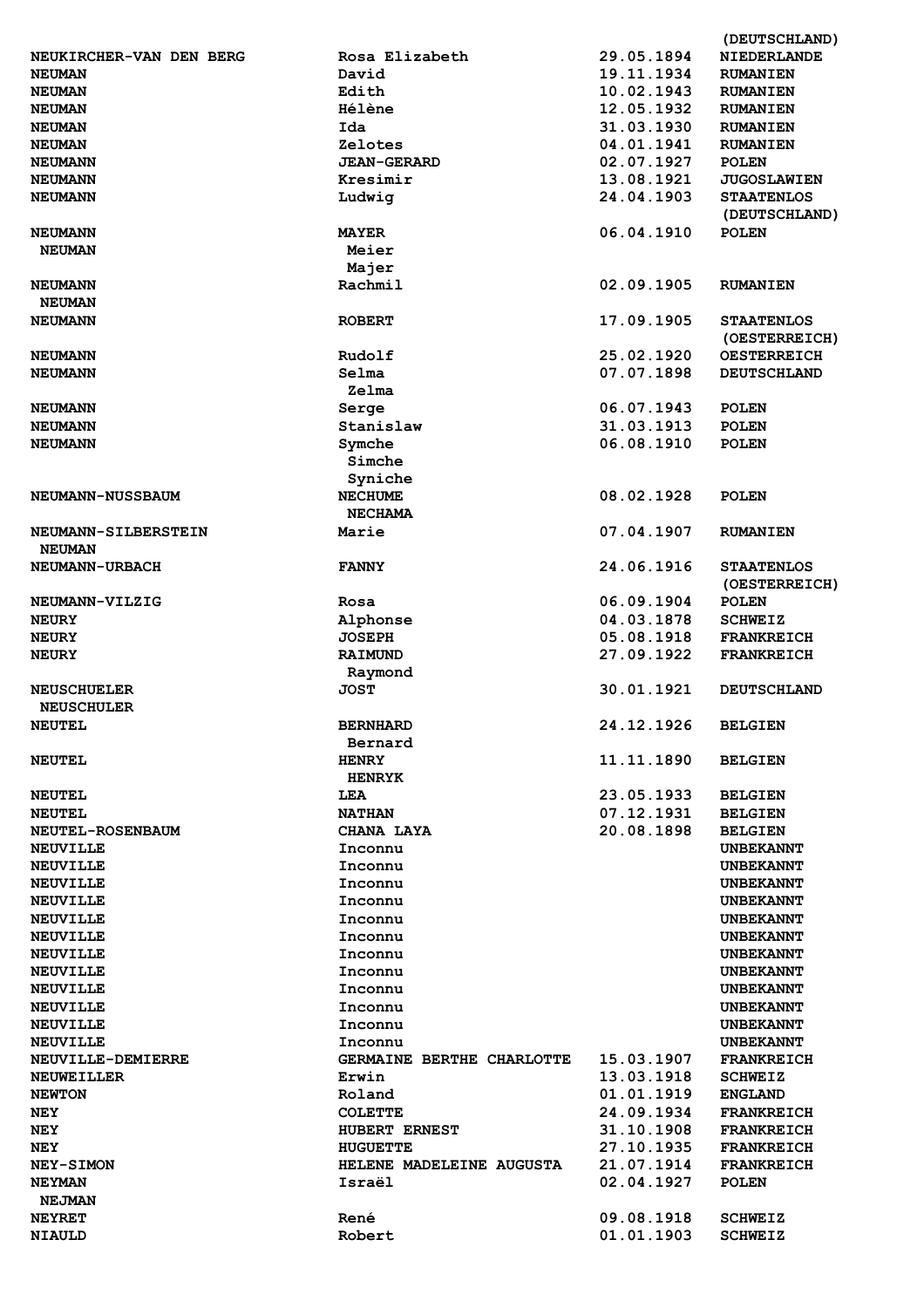| <b>NYAUD</b>                  |                             |                          |                              |
|-------------------------------|-----------------------------|--------------------------|------------------------------|
| <b>NICAISE</b>                | Raymond                     |                          | <b>FRANKREICH</b>            |
| <b>NICCO</b>                  | Jean                        | 15.11.1920               | <b>FRANKREICH</b>            |
| <b>NICOD</b>                  | <b>IRENE</b>                | 27.08.1897               | <b>SCHWEIZ</b>               |
| <b>NICOLA</b>                 | Mario                       | 26.03.1922               | <b>ITALIEN</b>               |
| <b>NICOLAESCO</b>             | Oreste                      | 13.12.1890               | <b>RUMANIEN</b>              |
| <b>NICOLAI</b>                | Emile François<br>Yvan      | 27.09.1920               | POLEN BELGIEN                |
| <b>NICOLAI</b>                | Giulio<br>Julio             | 08.06.1903               | <b>ITALIEN</b>               |
| <b>NICOLAS</b>                | Amédée<br>Barthélémy Amédée | 19.01.1921               | <b>FRANKREICH</b>            |
| <b>NICOLAS</b>                | René-Henri                  | 23.09.1919               | <b>FRANKREICH</b>            |
| NICOLAS GOMEZ                 | Juan                        | 21.11.1915               | <b>SPANIEN</b>               |
| <b>NICOLE</b>                 | Elisa Octavie               | 15.05.1911               | <b>SCHWEIZ</b>               |
| <b>NICOLET</b>                | Albert                      | 28.03.1920               | <b>SCHWEIZ</b>               |
| <b>NICOLLET</b>               |                             |                          |                              |
| <b>NICOLETTI</b>              | Livio                       | 05.10.1919               | <b>ITALIEN</b>               |
| <b>NICOLIER</b>               | LOUIS                       | 07.04.1918               | <b>SCHWEIZ FRANKREICH</b>    |
|                               | <b>HENRI</b>                |                          |                              |
| <b>NICOLINI</b>               | Antonio                     | 13.01.1924               | <b>ITALIEN</b>               |
|                               | Nino                        |                          |                              |
| <b>NICOLLET</b>               | <b>JULES THEOBALD</b>       | 10.08.1900               | <b>FRANKREICH</b>            |
| <b>NICOLLIN</b>               | Henri Robert                | 13.05.1922               | <b>FRANKREICH</b>            |
| <b>NICOLLIN</b>               | <b>JOSEPH</b>               | 31.12.1921               | <b>FRANKREICH</b>            |
|                               | <b>EUGENE</b>               |                          |                              |
| <b>NICOLLIN</b>               | René                        | 21.12.1922               | <b>FRANKREICH</b>            |
| <b>NICOLIN</b>                |                             |                          |                              |
| <b>NICORIUC</b>               | Floréa                      | 12.06.1922               | <b>RUMANIEN</b>              |
| <b>NICOSIA</b>                | Giovanni                    | 28.07.1895               | <b>ITALIEN</b>               |
|                               | Johann                      |                          |                              |
| <b>NICOT</b>                  | Sumai                       | 02.02.1894               | <b>FRANKREICH</b>            |
| <b>NICOUD</b>                 | André                       | 17.05.1925               | <b>SCHWEIZ</b>               |
| <b>NICOUD</b>                 | Armand                      | 12.03.1904               | <b>SCHWEIZ</b>               |
| <b>NICOUD</b>                 | Auguste                     |                          | <b>FRANKREICH</b>            |
| <b>NIEBRZYDOWSKI</b>          | Czeslaw                     | 01.05.1919               | <b>POLEN</b>                 |
| NIECHCICKI ALIAS KERNER       | Jakob                       | 02.04.1927               | <b>POLEN</b>                 |
|                               | Jacques                     |                          |                              |
| <b>NIEDERHAUSER</b>           | Ida-Emma                    | 21.11.1896               | <b>SCHWEIZ</b>               |
| <b>NIEDERHAUSER</b>           | Kurt                        | 11.01.1918               | <b>SCHWEIZ</b>               |
| <b>NIEDERHAUESER</b>          |                             |                          |                              |
| <b>NIEDERHAUSER</b>           | Walter                      | 03.10.1898               | <b>SCHWEIZ</b>               |
| <b>NIEDERMAIER</b>            | <b>WALTER JOSEF</b>         | 19.05.1917               | <b>STAATENLOS</b>            |
|                               | Walther Joseph              |                          | (DEUTSCHLAND)                |
| <b>NIEDERMANN</b>             | <b>PAUL</b>                 | 01.11.1927               | <b>STAATENLOS</b>            |
| NIEDJ                         | Jean-Louis<br>Boleslaw      | 01.01.1933<br>01.01.1914 | <b>FRANKREICH</b>            |
| NIEDZIELA<br><b>NIEDZIELA</b> |                             | 01.01.1909               | <b>POLEN</b><br><b>POLEN</b> |
| <b>NIEGE</b>                  | Zygmunt<br>Jean             | 01.01.1902               | <b>FRANKREICH</b>            |
| <b>NIEGO BOHOR</b>            | Roberto                     | 20.08.1919               | <b>SPANIEN</b>               |
|                               | Robert                      |                          |                              |
| NIEGO-TEITGAT                 | Luisa                       | 12.05.1919               | <b>SPANIEN</b>               |
| <b>TEIGAT DE NIEGO</b>        |                             |                          |                              |
| <b>NIEMANN</b>                | Claire                      | 26.03.1922               | <b>STAATENLOS</b>            |
|                               |                             |                          | (OESTERREICH)                |
| <b>NIEMANN-SPEISER</b>        | Rosa                        | 13.02.1895               | STAATENLOS (POLEN)           |
| <b>NIEMCZYK</b>               | Stanislaw                   | 25.04.1909               | <b>POLEN</b>                 |
| <b>NIEMERICH</b>              | Gaston                      | 28.01.1924               | FRANKREICH ELSASS            |
| <b>NIERI</b>                  | LILIANE                     | 18.04.1939               | <b>FRANKREICH</b>            |
| <b>NIERMANN</b>               | <b>HERMANN</b>              | 23.06.1905               | <b>DEUTSCHLAND</b>           |
| NIETO QUINTANA                | Miguel                      | 22.07.1899               | <b>SPANIEN</b>               |
| NIETO SERRANO                 | Francisco                   | 16.12.1917               | <b>SPANIEN</b>               |
|                               | Franz                       |                          |                              |
| NIETZSCHKE DE BEATO           | <b>ERNA</b>                 | 03.08.1905               | <b>SPANIEN</b>               |
| <b>NIEUWKERK</b>              | Adolf Maurits               | 27.03.1910               | <b>NIEDERLANDE</b>           |
| <b>NIEUWKERK</b>              | Benjamin Maurice            | 02.10.1906               | <b>NIEDERLANDE</b>           |
| <b>NIEWEG</b>                 | <b>ANDRE-HENRI</b>          | 04.07.1893               | <b>NIEDERLANDE</b>           |
| <b>NIEWEG</b>                 | Betty                       | 27.07.1918               | <b>NIEDERLANDE</b>           |
| NIEWEG-ZIELVERBERG            | Henriette                   | 01.05.1891               | <b>NIEDERLANDE</b>           |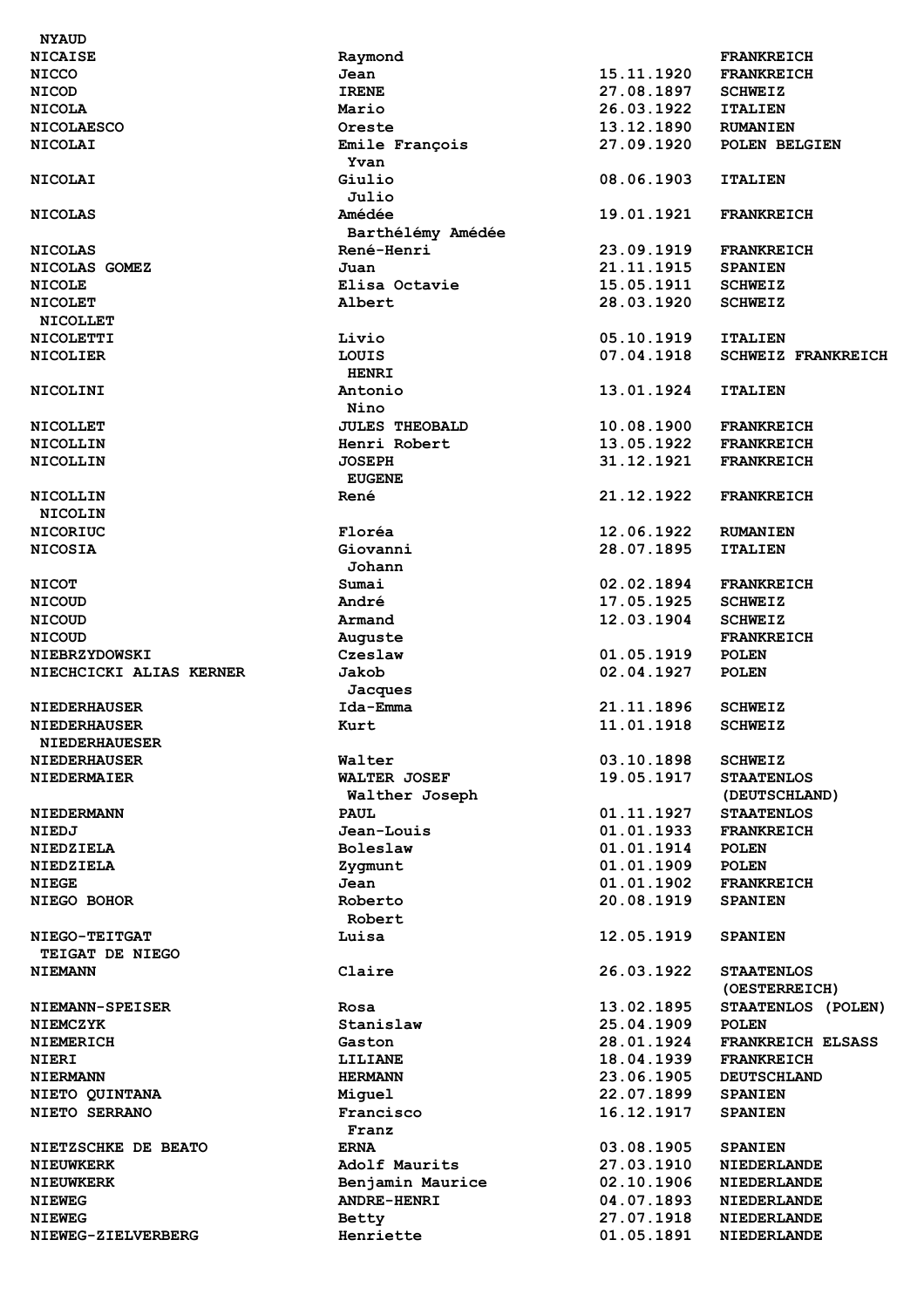| <b>NIGRA</b>         | GISELE PASCALINE     | 30.03.1926 | <b>FRANKREICH</b>         |
|----------------------|----------------------|------------|---------------------------|
| <b>NIGRO</b>         | Antonio              | 06.10.1919 | <b>ITALIEN</b>            |
|                      |                      |            |                           |
| <b>NIKCEVIC</b>      | Veljko               | 28.06.1900 | <b>JUGOSLAWIEN</b>        |
| NIKODEMSKA-LEVIR     | YVONNE LAURE         | 16.06.1908 | POLEN FRANKREICH          |
| <b>NIKODEMSKI</b>    |                      |            |                           |
| <b>NIKODEMSKI</b>    | <b>VICTOR</b>        | 22.12.1903 | <b>POLEN</b>              |
| <b>NIOGRET</b>       | René                 | 03.02.1920 | <b>FRANKREICH</b>         |
| NIQUILLE             | Marcel               | 05.10.1924 | <b>SCHWEIZ FRANKREICH</b> |
| <b>NIQUILLE</b>      | Raymond Jean         | 15.11.1922 | FRANKREICH SCHWEIZ        |
|                      | <b>RAIMUND</b>       |            |                           |
|                      | <b>GINETTE</b>       | 25.04.1929 |                           |
| <b>NIRENBERG</b>     |                      |            | <b>POLEN</b>              |
| BOUKOBZA-NIRENBERG   |                      |            |                           |
| <b>NIRENBERGER</b>   | Léon                 | 09.02.1906 | <b>POLEN</b>              |
| <b>NISSEMBAUM</b>    | Abraham              | 11.01.1903 | <b>POLEN</b>              |
| <b>NUSSENBAUM</b>    |                      |            |                           |
| <b>NISSIM</b>        | Davide               | 02.02.1887 | <b>ITALIEN</b>            |
|                      | David                |            |                           |
| <b>NISSIM</b>        | Raymond              | 25.01.1927 | <b>GRIECHENLAND</b>       |
| <b>NISSIM</b>        | Robert               | 23.04.1894 | <b>GRIECHENLAND</b>       |
| <b>NISSIM-PASSY</b>  | Jeanne               | 31.12.1901 | <b>GRIECHENLAND</b>       |
| <b>NITENBERG</b>     | <b>CLAUDE</b>        | 18.03.1937 | <b>FRANKREICH</b>         |
|                      |                      |            |                           |
| <b>NITENBERG</b>     | Danielle             | 28.05.1940 | <b>FRANKREICH</b>         |
| <b>NITENBERG</b>     | Fichel Michel        | 01.01.1913 | <b>FRANKREICH</b>         |
| <b>NITENBERG</b>     | Jacques              | 31.10.1938 | <b>FRANKREICH</b>         |
|                      | Jakob                |            |                           |
| NITENBERG-PARENT     | Elise                | 08.05.1910 | <b>FRANKREICH</b>         |
| NITENBERG-WALDMAN    | Tauba                | 27.05.1890 | <b>FRANKREICH</b>         |
| <b>NITSCHKE</b>      | Hans Karl Ernst      | 25.07.1903 | <b>DEUTSCHLAND</b>        |
| NOA GAY              | Manuel               | 17.12.1906 | <b>SPANIEN</b>            |
| <b>NOACH</b>         | <b>HEJMAN</b>        | 22.03.1940 | <b>UNBEKANNT</b>          |
|                      | <b>HYMAN</b>         |            | (NIEDERLANDE)             |
|                      |                      | 18.03.1938 |                           |
| <b>NOACH</b>         | <b>SARAH</b>         |            | <b>UNBEKANNT</b>          |
|                      |                      |            | (NIEDERLANDE)             |
| <b>NOACH</b>         | <b>SOPHIE</b>        | 15.01.1939 | <b>UNBEKANNT</b>          |
|                      |                      |            | (NIEDERLANDE)             |
| NOACH-KONING         | <b>BETJE</b>         | 13.09.1911 | <b>NIEDERLANDE</b>        |
| NOACH-KONING         | ELIE                 | 02.11.1913 | <b>NIEDERLANDE</b>        |
| <b>NOACH-ROOS</b>    | Saartje              | 09.03.1921 | <b>NIEDERLANDE</b>        |
| <b>NOACH-ROOS</b>    | Samuel               | 29.04.1916 | <b>NIEDERLANDE</b>        |
| <b>NOAK</b>          | Hans                 | 01.01.1935 | <b>SCHWEIZ</b>            |
|                      |                      |            |                           |
| <b>NOAK</b>          | Jeane                | 01.01.1909 | <b>SCHWEIZ</b>            |
| <b>NOAK</b>          | Wolfgang             | 01.01.1934 | <b>SCHWEIZ</b>            |
| <b>NOBELS</b>        | Adolphe              | 29.05.1905 | <b>BELGIEN</b>            |
| <b>NOBILE</b>        | Jules                | 29.06.1908 | <b>ITALIEN</b>            |
|                      | Guilio               |            |                           |
| NOBILE-STAEHLI       | Camille Clémentine   | 29.01.1909 | ITALIEN (SCHWEIZ)         |
| <b>NOBLE</b>         | Ronald               | 01.06.1916 | <b>ENGLAND</b>            |
| <b>NOBLET</b>        | Jacques André Pierre | 19.05.1922 | <b>FRANKREICH</b>         |
|                      | Jakob                |            |                           |
| <b>NOCULAK</b>       | Wladyslaw            | 08.12.1904 | <b>POLEN</b>              |
| <b>NOEL</b>          | <b>BERTHE</b>        | 05.03.1918 | FRANKREICH SCHWEIZ        |
|                      |                      |            |                           |
| <b>NOEL</b>          | Germain-Marcel       | 10.06.1920 | <b>FRANKREICH</b>         |
| <b>NOEL-BARRELET</b> | <b>JEANNE</b>        | 22.01.1880 | <b>FRANKREICH</b>         |
| <b>NOFRE-ALFARA</b>  | Tomas                | 01.01.1902 | <b>SPANIEN</b>            |
| <b>NOGAREDE</b>      | Charles              | 30.04.1886 | <b>SCHWEIZ</b>            |
| <b>NOGAREDE</b>      | Emile                | 13.12.1925 | <b>SCHWEIZ</b>            |
| <b>NOGUERO LEAL</b>  | Esmeraldo            | 29.11.1897 | <b>SPANIEN</b>            |
| <b>NOCUERO</b>       |                      |            |                           |
| <b>NOIR</b>          | <b>ROBERT</b>        | 26.07.1921 | <b>FRANKREICH</b>         |
| NOIRJEAN-BERNARD     | Jeanne               | 30.11.1902 | <b>FRANKREICH</b>         |
| NOIRJEAN, VVE RAYOT  |                      |            |                           |
|                      | Armand               |            |                           |
| <b>NOIROT</b>        |                      |            | <b>FRANKREICH</b>         |
| <b>NOIROT</b>        | NICOLE-MARIE         | 05.05.1936 | <b>FRANKREICH</b>         |
| <b>NOIROT</b>        | <b>Noel</b>          | 03.06.1923 | <b>FRANKREICH</b>         |
| <b>NOIROT</b>        | Paulette             | 04.05.1930 | <b>FRANKREICH</b>         |
| <b>NOMBERG</b>       | Georges              | 02.11.1904 | <b>POLEN</b>              |
| <b>NOMBERG</b>       | Jacques              | 28.11.1932 | <b>POLEN</b>              |
| NOMBERG-BOCZKO       | Ida                  | 07.07.1909 | <b>POLEN</b>              |
| <b>NOOSTEN</b>       | Bertha               | 18.11.1919 | <b>DEUTSCHLAND</b>        |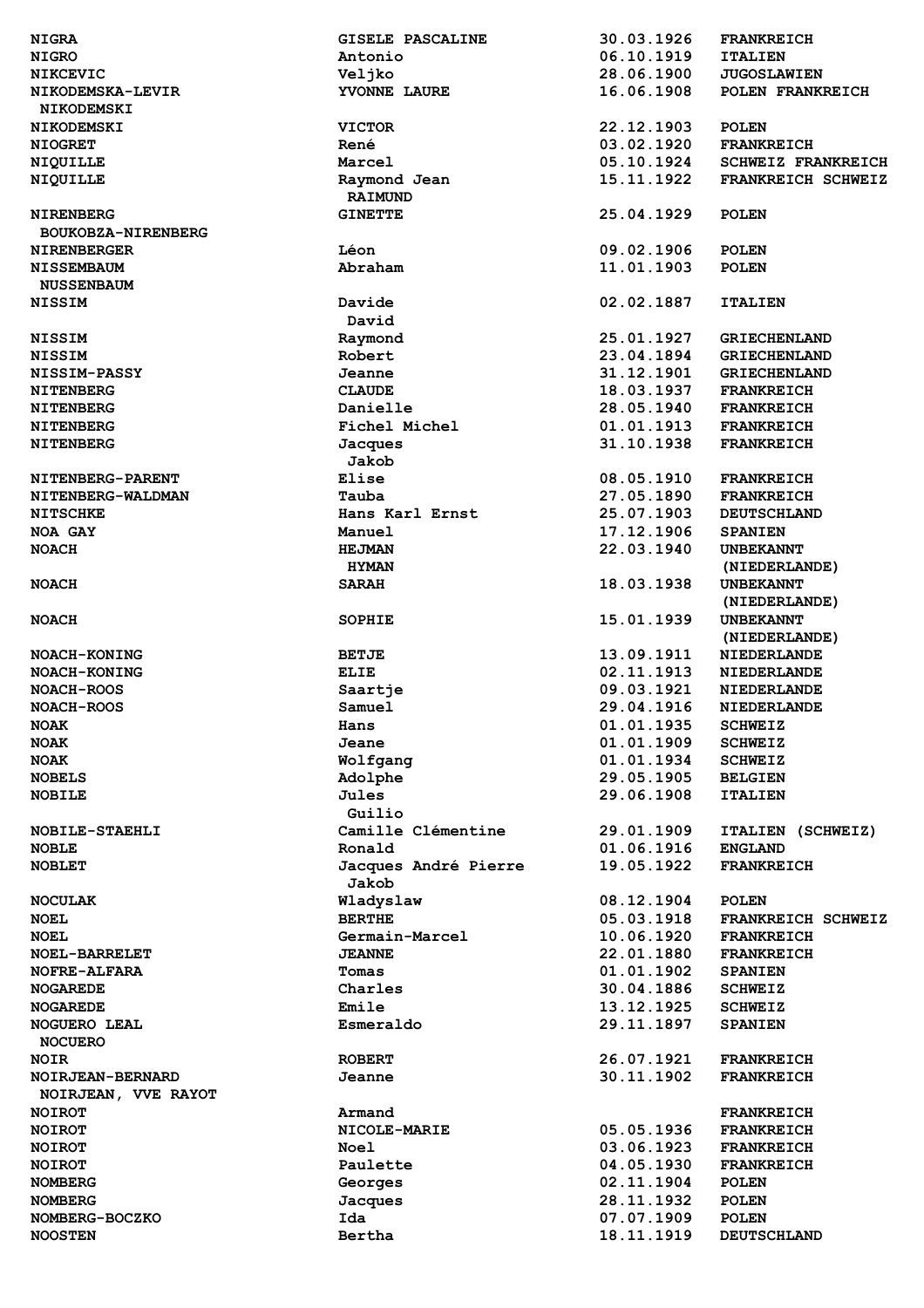| <b>NOPOL-KONYN</b>          | Elisabeth               | 16.09.1879 | <b>NIEDERLANDE</b>        |
|-----------------------------|-------------------------|------------|---------------------------|
| <b>NOPPER</b>               | <b>KARL</b>             | 17.05.1892 | <b>DEUTSCHLAND</b>        |
| <b>NORBERT</b>              | CHARLES MARTIN          | 07.12.1921 | <b>FRANKREICH</b>         |
| <b>NORBERT</b>              | <b>PATRICIA</b>         | 17.11.1942 | <b>FRANKREICH</b>         |
|                             | <b>MARIE</b>            |            |                           |
|                             | <b>FRANCE</b>           |            |                           |
| NORBERT-DUQUESNE            | <b>JEANNE</b>           | 21.10.1924 | <b>FRANKREICH</b>         |
|                             | Germaine                |            |                           |
| <b>NORDEN</b>               | Anny Josette            | 15.01.1930 | <b>NIEDERLANDE</b>        |
| <b>NORDEN</b>               | Benoit                  | 06.09.1903 | <b>NIEDERLANDE</b>        |
| NORDEN-CALFF                |                         |            |                           |
| <b>NORDEN</b>               | Jacob                   | 25.05.1924 | <b>NIEDERLANDE</b>        |
| <b>NORDEN</b>               | Marcel Arnold           | 09.12.1934 | <b>NIEDERLANDE</b>        |
| NORDEN-CALFF                | Sarah                   | 25.02.1905 | <b>NIEDERLANDE</b>        |
|                             |                         |            |                           |
| <b>NORDMANN</b>             | <b>HENRY</b>            | 05.06.1882 | <b>FRANKREICH</b>         |
| <b>NORMANN</b>              | <b>HENRI</b>            |            |                           |
| <b>NORDMANN</b>             | <b>JEAN</b>             | 25.08.1896 | <b>FRANKREICH</b>         |
| <b>NORDMANN</b>             | Joseph                  | 25.05.1922 | <b>FRANKREICH</b>         |
|                             | Jo                      |            |                           |
| <b>NORDMANN</b>             | Louis                   | 03.03.1886 | <b>FRANKREICH ELSASS</b>  |
| <b>NORDMANN</b>             | Maïté                   | 22.11.1936 | <b>SCHWEIZ</b>            |
| <b>NORDMANN</b>             | Marielle                | 24.01.1941 | <b>SCHWEIZ FRANKREICH</b> |
| <b>NORDMANN</b>             | Robert                  | 10.09.1904 | <b>SCHWEIZ</b>            |
| <b>NORDMANN</b>             | Roger                   | 24.05.1926 | <b>FRANKREICH ELSASS</b>  |
| <b>NORDMANN</b>             | Yves                    | 03.03.1935 | <b>SCHWEIZ</b>            |
| NORDMANN-BLITZ              | <b>MADELEINE</b>        | 19.06.1891 | <b>FRANKREICH</b>         |
| <b>NORMANN</b>              |                         |            |                           |
| NORDMANN-LONGINI            | Germaine                | 04.10.1896 | <b>FRANKREICH ELSASS</b>  |
| NORDMANN-LONGINI            | <b>MARGOT</b>           | 08.12.1898 | <b>FRANKREICH</b>         |
|                             | Marguerite              |            |                           |
| <b>NORDMANN-TREVES</b>      | Josette                 | 28.03.1911 | <b>SCHWEIZ FRANKREICH</b> |
| <b>NOREK</b>                | Johann                  | 19.10.1929 | <b>POLEN</b>              |
|                             | Janusz                  |            |                           |
|                             | <b>Ulysse Fernand</b>   | 11.03.1922 | <b>FRANKREICH</b>         |
| <b>NOREUX</b>               |                         |            |                           |
| <b>NORRIS</b>               | John                    | 02.10.1874 | <b>GROSSBRITANNIEN</b>    |
|                             |                         |            |                           |
| <b>NORSA</b>                | Alma                    | 26.09.1913 | <b>ITALIEN</b>            |
| <b>NORTIER</b>              | Johannes Jan            | 06.08.1917 | <b>NIEDERLANDE</b>        |
| NORTON FRUEHER NEUMANN, NEE | <b>RUTH</b>             | 30.04.1903 | <b>USA POLEN</b>          |
| <b>NISSEL</b>               |                         |            |                           |
| <b>NOSENZO</b>              | Francine Claudine       | 25.10.1908 | <b>FRANKREICH</b>         |
|                             | Francine Nathalie       |            |                           |
|                             | Claudine                |            |                           |
| <b>NOTE</b>                 | Maurice                 | 02.06.1927 | <b>FRANKREICH</b>         |
| <b>NOTH</b>                 | Margarethe              | 10.03.1920 | <b>SCHWEIZ</b>            |
| <b>NOTIN</b>                | Jean                    | 22.03.1924 | <b>FRANKREICH</b>         |
|                             | <b>FANNY</b>            | 20.01.1939 |                           |
| <b>NOTOWICZ</b>             |                         |            | <b>POLEN</b>              |
| NOTOWICZ-LEWINEN            | <b>NUTE</b>             | 13.10.1904 | <b>POLEN</b>              |
| NOTOWICZ-LEWINSON           | <b>BELA</b>             | 13.10.1910 | <b>POLEN</b>              |
| <b>NOTZ</b>                 | <b>Boris</b>            | 26.08.1909 | <b>SCHWEIZ</b>            |
| <b>NOUEL-SIMPSON</b>        | <b>GRACE</b>            | 19.03.1883 | USA                       |
| <b>NOURRISSAT</b>           | <b>RENE</b>             | 27.12.1933 | <b>FRANKREICH</b>         |
| <b>NOUSSAU</b>              | Luigi                   | 22.04.1921 | <b>ITALIEN</b>            |
| <b>NOUVELLE</b>             | Eugène                  | 29.08.1922 | <b>FRANKREICH</b>         |
| <b>NOVAK ALIAS VACEK</b>    | VACLAV ALIAS JOSEPH     | 18.12.1919 | <b>TSCHECHOSLOWAKEI</b>   |
|                             | Vaclae                  |            |                           |
| <b>NOVAKOVIC</b>            | Stevo                   | 14.07.1910 | <b>JUGOSLAWIEN</b>        |
|                             | Stevan                  |            |                           |
| <b>NOVALIJA</b>             | Nezir                   | 05.04.1908 | <b>JUGOSLAWIEN</b>        |
| <b>NOVARINA</b>             | LOUIS FRANCOIS          | 09.04.1922 | <b>FRANKREICH</b>         |
| <b>NOVELLO</b>              | Blanche                 | 24.10.1901 | <b>SCHWEIZ</b>            |
| <b>NOVY</b>                 | Victor                  | 07.12.1921 | <b>TSCHECHOSLOWAKEI</b>   |
|                             | Viktor                  |            |                           |
| <b>NOWACZYK</b>             | Stanislaw               | 17.04.1908 | <b>POLEN</b>              |
| <b>NONACZYK</b>             |                         |            |                           |
| <b>NOWACZYNSKA</b>          | <b>ADALBERT-WOICIEH</b> | 27.03.1925 | <b>POLEN</b>              |
|                             | <b>IRENE</b>            |            |                           |
| <b>NOWACZYNSKA</b>          |                         | 01.02.1902 | <b>POLEN</b>              |
| <b>NOWAK</b>                | Edward                  | 21.05.1918 | <b>POLEN</b>              |
| NOWAK                       | Franciszek<br>Franz     | 09.04.1915 | <b>POLEN</b>              |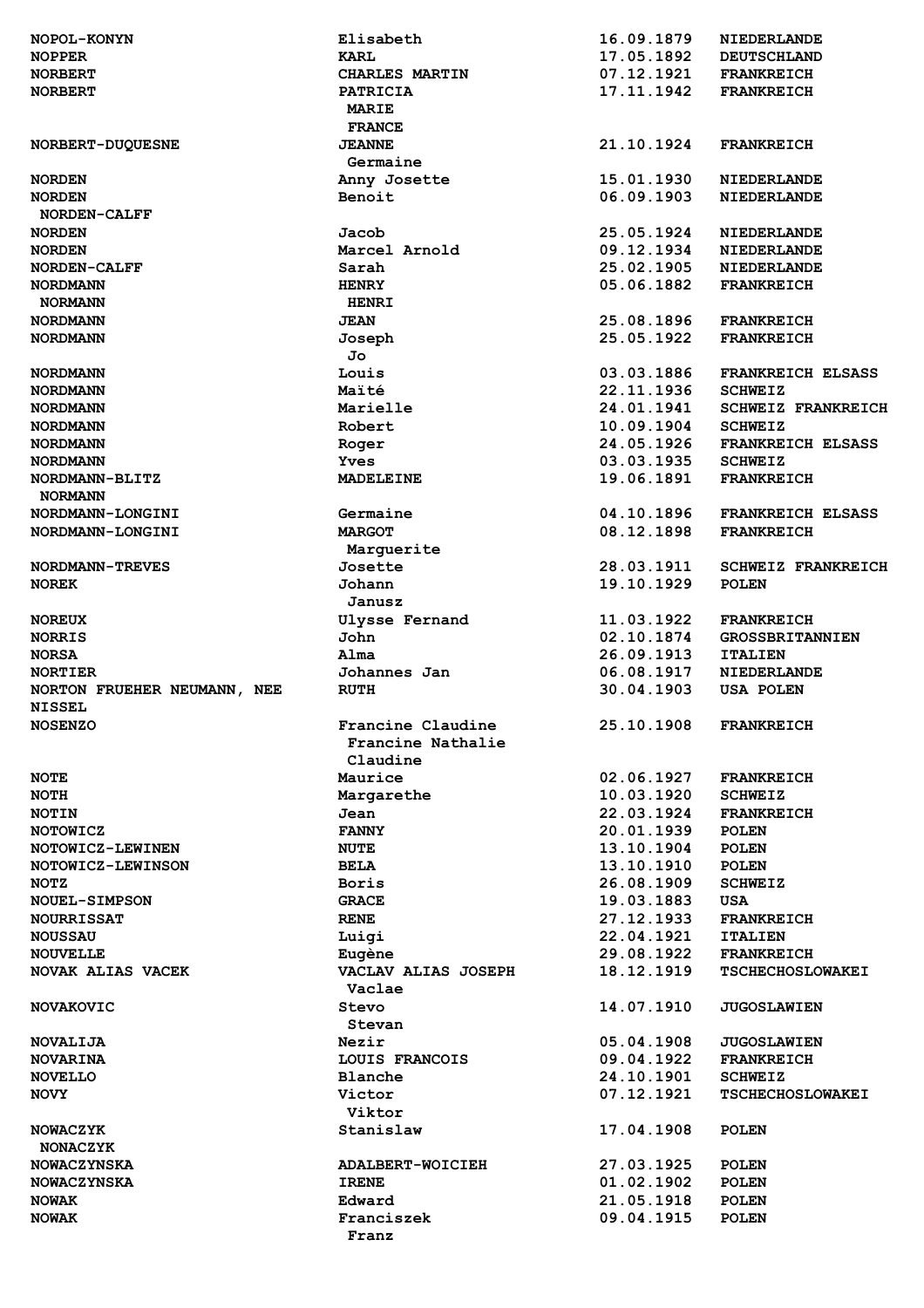| <b>NOWAK</b>            | Hedwige             | 12.10.1917 | <b>POLEN</b>       |
|-------------------------|---------------------|------------|--------------------|
|                         | Jaduiga             |            |                    |
| <b>NOWAK</b>            | Jan                 | 15.05.1913 | <b>POLEN</b>       |
| <b>NOWAK</b>            | Roman               | 09.02.1929 | <b>POLEN</b>       |
| <b>NOWAK</b>            | Stanislaus          | 21.04.1919 | <b>POLEN</b>       |
|                         | Stanislaw           |            |                    |
|                         | Stanilas            |            |                    |
| <b>NOWAK</b>            | Wladislaw           | 19.06.1917 | <b>POLEN</b>       |
|                         | Ladislaw            |            |                    |
| <b>NOWAK</b>            | Wlodzimierz         | 01.06.1920 | <b>POLEN</b>       |
| <b>NOVAK</b>            |                     |            |                    |
| <b>NOWAKONSKI</b>       | Stanislaw           | 23.04.1919 | <b>POLEN</b>       |
| <b>NOWAKOWSKI</b>       |                     |            |                    |
| <b>NOWAKOWSKI</b>       | Wieslaw             | 21.06.1925 | <b>POLEN</b>       |
| <b>NOWAKONSKI</b>       |                     |            |                    |
| <b>NOWATZKY</b>         | Maria               | 27.04.1918 | <b>FRANKREICH</b>  |
|                         | Marie               |            |                    |
| NOWICHA                 | Dorothee            | 06.03.1931 | <b>POLEN</b>       |
| NOWICKA                 | Dorothée            |            |                    |
| NOWICKI                 |                     |            |                    |
| <b>NOWICHA</b>          | Frieda              | 10.05.1898 | <b>POLEN</b>       |
| NOWICKA                 | Frymet              |            |                    |
| NOWICKI-CYMLICH         |                     |            |                    |
| NOWICKI                 | <b>MARIAN</b>       | 03.04.1910 | <b>POLEN</b>       |
| NOWICKI                 | <b>MARIAN</b>       | 23.07.1929 | <b>POLEN</b>       |
| <b>NUCHOWICZ</b>        | Joseph-Benjamin     | 18.12.1902 | <b>POLEN</b>       |
|                         | Josef-Benyamin      |            |                    |
| <b>NUDEL</b>            | Francine            | 03.04.1940 | <b>POLEN</b>       |
| <b>NUDEL</b>            | Hélène              | 20.03.1935 | <b>POLEN</b>       |
| <b>NUDEL</b>            | Simon               | 12.03.1928 | POLEN (UNBEKANNT)  |
|                         | Simar               |            |                    |
| <b>NUDEL</b>            | Zelmann             | 19.03.1921 | <b>POLEN</b>       |
| NUDEL-HELMAN            | Eva                 | 04.03.1903 | <b>POLEN</b>       |
| NUDELHOLC               | Emile               | 19.08.1933 | <b>BELGIEN</b>     |
|                         | Erich Emil          |            |                    |
| <b>NUDELHOLC</b>        | Israel              | 11.05.1927 | <b>BELGIEN</b>     |
| NUDELMAN                | Bernard             | 08.12.1911 | <b>POLEN</b>       |
|                         | <b>BERNHARD</b>     |            |                    |
| <b>NUDELMAN</b>         | <b>LUCIEN</b>       | 08.01.1938 | <b>POLEN</b>       |
| <b>NUDELMAN</b>         | Mayer               | 05.05.1894 | <b>POLEN</b>       |
| <b>NUDELMAN</b>         | <b>PATRICE</b>      | 01.03.1944 | <b>POLEN</b>       |
| <b>NUDELMAN</b>         | Pauline             | 01.11.1926 | POLEN FRANKREICH   |
| NUDELMAN-FRYDMAN        | SYLVIA CECILE       | 13.04.1916 | <b>POLEN</b>       |
| <b>NUGELBLAT</b>        | Benjamin            | 10.10.1928 | <b>POLEN</b>       |
|                         | Bejamin             |            |                    |
| <b>NUREMBERG</b>        | Monique             | 23.08.1936 | <b>FRANKREICH</b>  |
| <b>NURNBERG</b>         |                     |            |                    |
| <b>NURISSO</b>          | <b>ROGER-MARCEL</b> | 04.07.1928 | <b>SCHWEIZ</b>     |
| <b>NURKOWSKI</b>        | Mieczyslaw          | 10.11.1927 | <b>POLEN</b>       |
|                         | Niczyslaw           |            |                    |
| <b>NURNBERGER</b>       | David               | 24.01.1928 | <b>POLEN</b>       |
| <b>NUERNBERGER</b>      |                     |            |                    |
| <b>NUSCHDINA</b>        | Claudia             | 07.12.1921 | <b>RUSSLAND</b>    |
| <b>NUSHDINA</b>         | Clawdia             |            | <b>SOWJETUNION</b> |
| <b>NUSSBAUM</b>         | Andrée              | 05.11.1926 | <b>STAATENLOS</b>  |
|                         |                     |            | (LUXEMBURG)        |
| <b>NUSSBAUM</b>         | <b>ARMALJE</b>      | 31.12.1895 | <b>POLEN</b>       |
|                         | Annaly              |            |                    |
| <b>NUSSBAUM</b>         | <b>Bella</b>        | 29.09.1925 | BELGIEN (POLEN)    |
| <b>CHRAMOY-NUSSBAUM</b> |                     |            |                    |
| <b>NUSSBAUM</b>         | Clara               | 01.08.1930 | BELGIEN (POLEN)    |
| <b>GELLER-NUSSBAUM</b>  |                     |            |                    |
| <b>NUSSBAUM</b>         | Emile Théophile     | 24.11.1896 | <b>SCHWEIZ</b>     |
| <b>NUSSBAUM</b>         | Joseph              | 28.03.1901 | <b>STAATENLOS</b>  |
|                         | Josef               |            | (DEUTSCHLAND)      |
| <b>NUSSBAUM</b>         | LEO                 | 30.10.1923 | <b>POLEN</b>       |
| <b>NUSSBAUM</b>         | Lieselotte          | 19.08.1923 | <b>DEUTSCHLAND</b> |
| <b>NUSBAUM</b>          | Liselotte           |            |                    |
|                         | Lotte               |            |                    |
|                         |                     |            |                    |